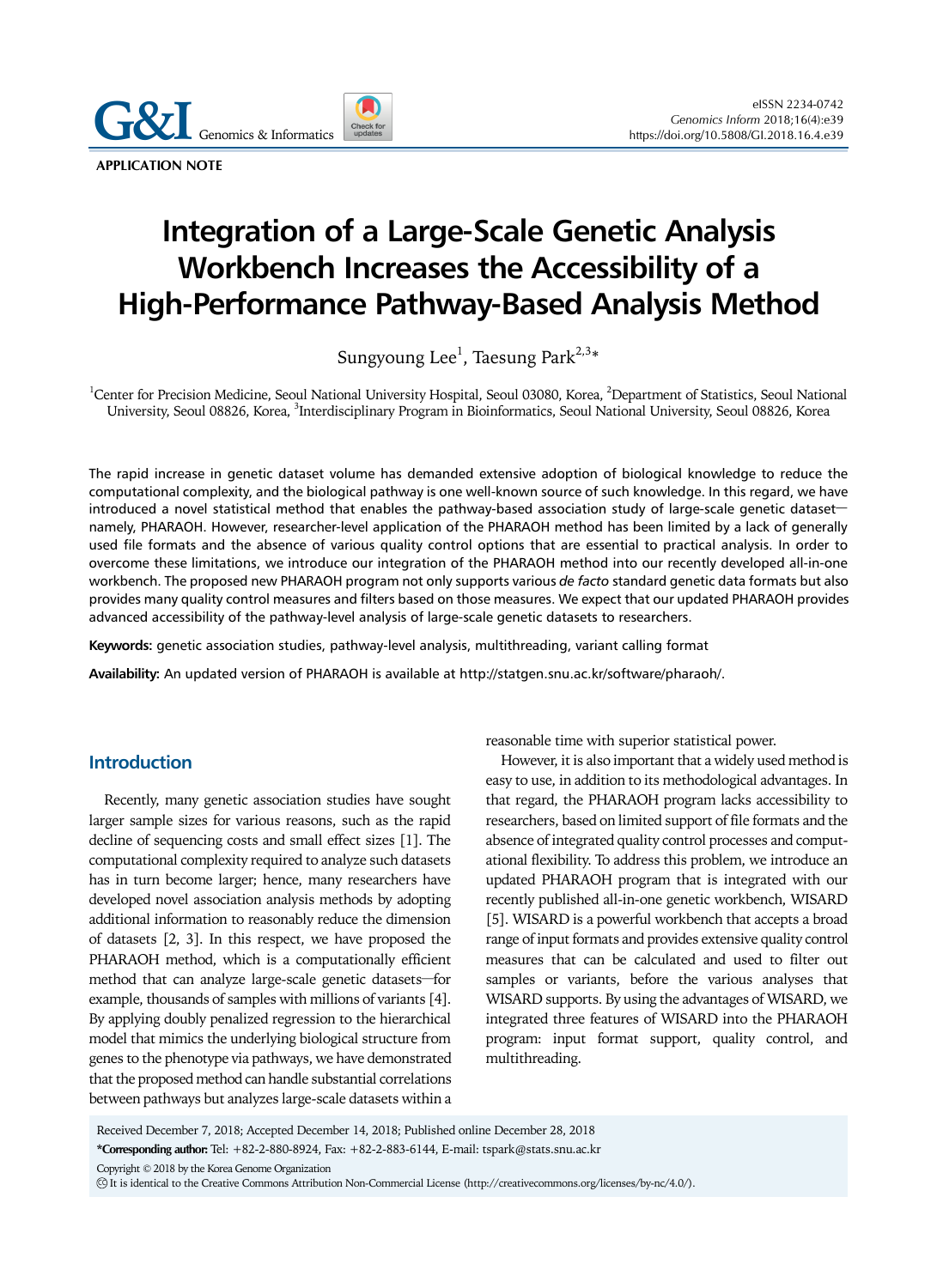

**Table 1.** Comparison of execution times by number of threads. All results were averaged from the same three runs

| <b>Scenario</b> | Overall execution time (s) Acceleration |                   |
|-----------------|-----------------------------------------|-------------------|
| Single          | 20.3                                    |                   |
| 2 threads       | 10.8                                    | 1.87 times faster |
| 4 threads       | 6.6                                     | 3.08 times faster |

### **Implementation**

An overall workflow of the updated PHARAOH program is depicted in Fig. 1. Following the implementation of the WISARD framework, the program retrieves genotypes from a given dataset and additional files (phenotype, covariates, gene and pathway mapping) through the WISARD framework. The program now accepts four mainstream genotype formats (PLINK PED, transposed PED, long-format GEN, and Variant Call Format [VCF]), through integration of the WISARD framework.

Next, the program computes given quality control measures and then filters samples and variants based on the criteria. In this step, more than 30 options can be applied to generate various quality control measures and filters based on those measures. Details on the measures can be found at the WISARD website (http://statgen.snu.ac.kr/wisard/). Moreover, we also implemented PHARAOH-specific quality control measures in addition to the WISARD measures, for filtering of unqualified genes or pathways.

After fixation of the dataset, the analysis can be done in a multithreaded way. Multithreading was applied to two parts of the PHARAOH algorithm. We applied the multithreading **Fig. 1.** Workflow of the new PHARAOH program. VCF, Variant Calling Format.

scheme of WISARD to the (1) automated estimation step of penalization parameters and (2) parameter estimation from permuted phenotypes to construct an empirical null distribution, because a series of parameter combinations or a model with permuted phenotypes can be evaluated independently. As shown in Table 1, which shows the result of PHARAOH multithreading, the multithreaded PHARAOH analysis can be boosted as the number of threads increases.

### **Conclusion**

In this paper, we introduced recent progress with our previously developed method. While there were several advantages of the proposed method, limited accessibility of the implementation of the program has hindered the utilization of the PHARAOH method so far. However, we successfully showed that a combination of a well-developed workbench that covers the limitation of the method can improve its accessibility to researchers, through our integration of the PHARAOH method and the WISARD framework.

**ORCID:** Sungyoung Lee: https://orcid.org/0000-0003- 3458-1440; Taesung Park: https://orcid.org/0000-0002- 8294-590X

## **Authors' contribution**

Conceptualization: SL Funding acquisition: TP